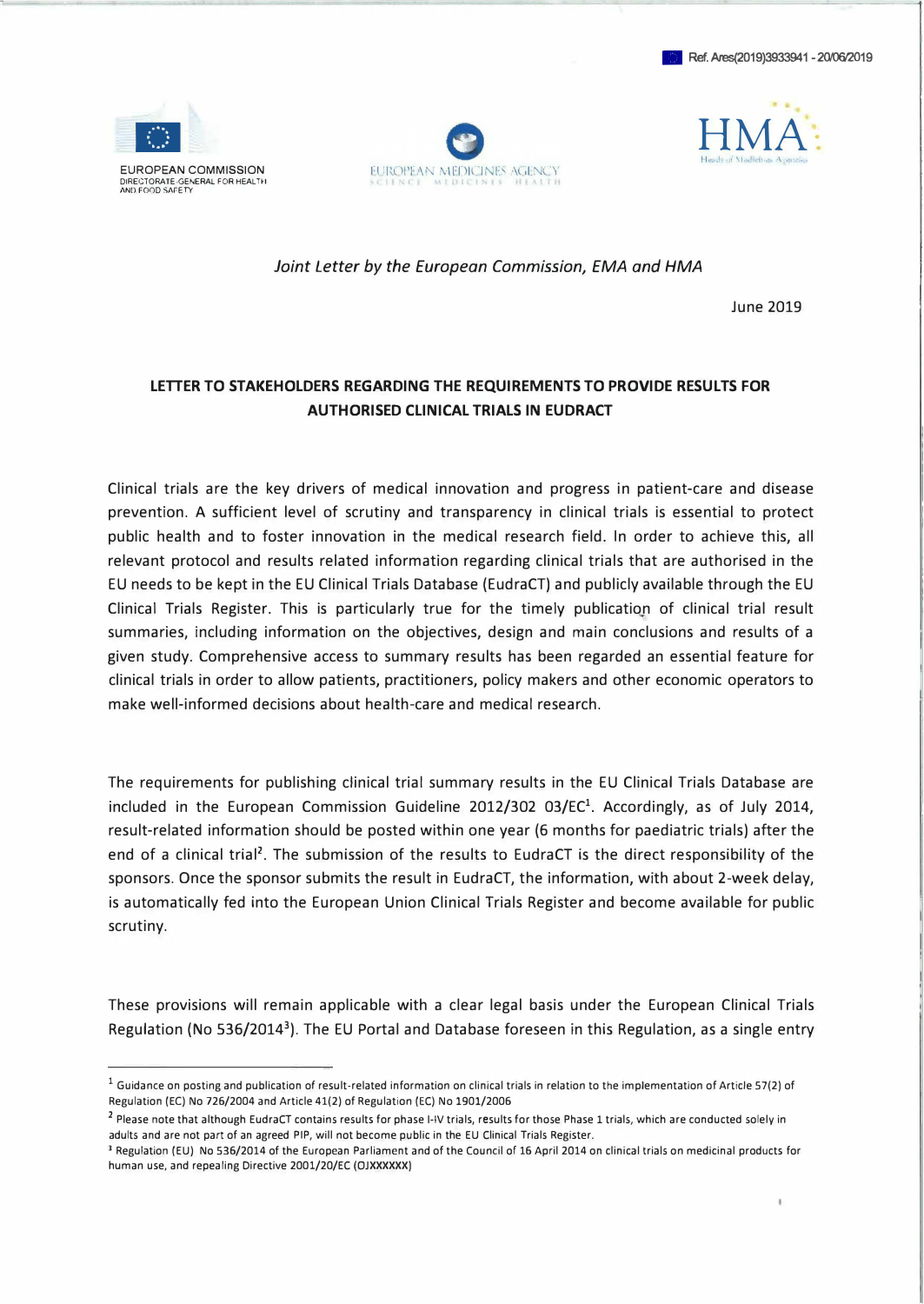point for the submission and maintenance of clinical trials by the sponsors, will be a key instrument to realise this aim.

As of April 2019, there are 27,093 clinical trials completed out of 57,687 trials included in the EudraCT database, of which 18,432 should have results posted. This means that 68.2% (12,577) are in compliance with the publication rules whereas 31.8% (5,855) of the trials have missing results. This is an encouraging trend, though there is still significant progress to be made. In particular, the reporting compliance for non-commercial sponsors is much lower than for commercial sponsors (77.2% for commercial sponsors vs 23.6 % for non-commercial sponsors)<sup>4</sup>.

Underreporting in general and selective reporting of trials with positive outcome may lead to potentially avoidable redundancies in the conduct of clinical trials and compromise the economic and scientific efficiency of clinical research. In addition, unreported clinical trials with unfavourable outcome can have negative public health implications. Academic and other non-commercial sponsors are particularly encouraged to post the results of their trials in EudraCT in order to maximise their valuable contribution to meet public health needs and to advance clinical research especially where commercial interest is weaker.

In order to improve compliance on the posting of results, the primary aim of this communication is to remind all sponsors about their obligation for the reporting of clinical trial summaries in the EU Clinical Trials Database. In the spirit of the EU legislation, it is important that all stakeholders act together to ensure compliance as soon as possible for the promotion of public health.

The following materials and tools are available for stakeholders in order to provide them with information and guidance on reporting trial results to EudraCT:

- Results information documentation: [httos://eudract.ema.europa.eu/result.html](https://eudract.ema.europa.eu/result.html)
- EudraCT & EU-CTR Question and Answer table "Results" section (Q&A 34-62): https://eudract.ema.europa.eu/docs/guidance/EudraCT%20FAQ for%20publication.pdf
- Technical guideline on the format of the data fields of results-related information on clinical trials:

https://ec.europa.eu/health/sites/health/files/files/eudralex/vol-10/2013 01 22 tg en.pdf

Additional resources:

- Multi-media tutorials[: httos://eudract.ema.eurooa.eu/multimedia tutorials.html](https://eudract.ema.europa.eu/multimedia_tutorials.html)
- Training material (Q&As https://eudract.ema.europa.eu/training.html from previous training):
- List of fields contained in EudraCT to be made public for paediatric and non-paediatric trials: https://ec.europa.eu/health/sites/health/files/files/eudralex/vol-[10/eudract nonpaediatric listoffields en.pdf \(non-paediatric trials](https://ec.europa.eu/health/sites/health/files/files/eudralex/vol-10/eudract_nonpaediatric_listoffields_en.pdf))

<sup>4</sup> Please note that the data available in the EU Clinical Trials Register is a subset of the data from EudraCT.